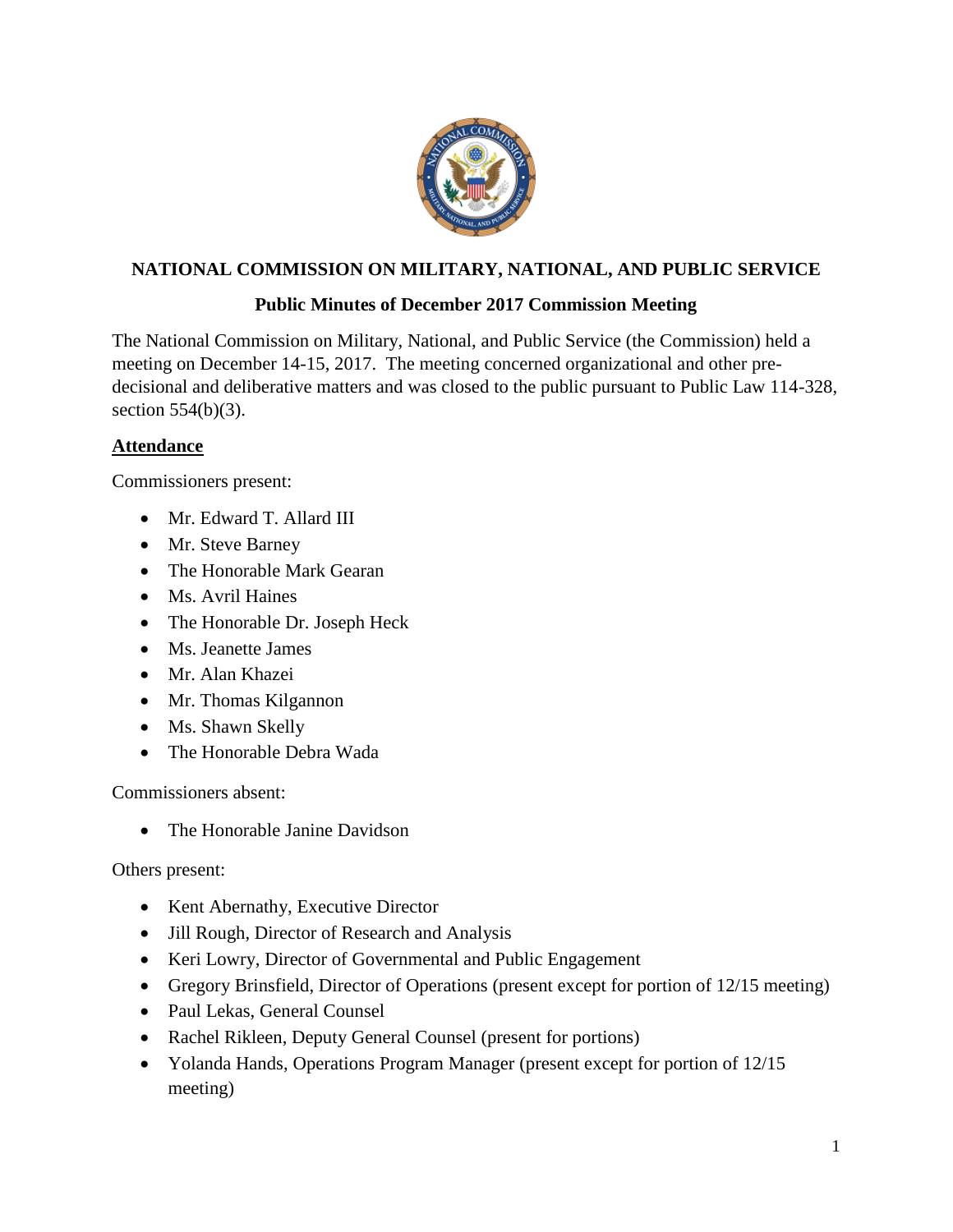- Peter Morgan, Deputy Director of Operations (present except for portion of 12/15 meeting)
- LTC Marc Austin, OUSD(P&R), Office of Manpower & Reserve Affairs (present for portion of 12/14 meeting)
- Sandy Scott, Corporation for National and Community Service (present for portion of 12/15)

# *December 14, 2017 Session*

At approximately 0900, Commissioners gathered at the Commission's offices to sign nondisclosure agreements relating to a classified briefing scheduled for the morning. Commissioners and staff then traveled to an offsite location in Crystal City for a series of briefings provided by representatives from the Department of Defense (DoD).

Upon arrival at the offsite location, the Chairman moved to close sessions on December 14-15 to the public in part because there would be classified information briefed and in part because predecisional and organizational matters would be deliberated. All Commissioners present agreed.

## **Briefing by Joint Staff Directorate for Intelligence**

Beginning at approximately 0925, Commissioners received a classified threat briefing from CAPT Andrew J. Charles, Deputy to the Deputy Director for Analysis & Warning (DJ22) in the Joint Staff Directorate for Intelligence (J2).

## **Briefing by Army Marketing Research Group (AMRG)**

Beginning at approximately 1110, Commissioners received a briefing from the Army Marketing Research Group (AMRG), titled "Increasing Propensity for Military Service through Marketing." COL Johnny Oliver, Deputy Director of AMRG, led the briefing. Also in attendance were CSM Luther Legg, Senior Enlisted Advisor; John Jessup, Director of Research; LTC Margaret Nowicki, Special Assistant; and Andrea Zucker, Deputy Director of Research.

AMRG began by discussing the four main challenges faced by Army recruiting: the civilianmilitary divide; misperceptions about military service; the fact that fewer Americans meet military service qualifications than in the past; and changing career values.

AMRG then addressed ways in which marketing can increase the propensity to serve.

## **Briefing on Reserve Mobilization**

Beginning at 1:00pm, CDR Teague "Swami" Swalm briefed the Commission on reserve mobilization. CDR Swalm is the Deputy Director of Mobilization within the Office of the Assistant Secretary of Defense for Manpower and Reserve Affairs, which is part of the Office of the Under Secretary of Defense for Personnel and Readiness.

#### **Briefing on Army Accession Program**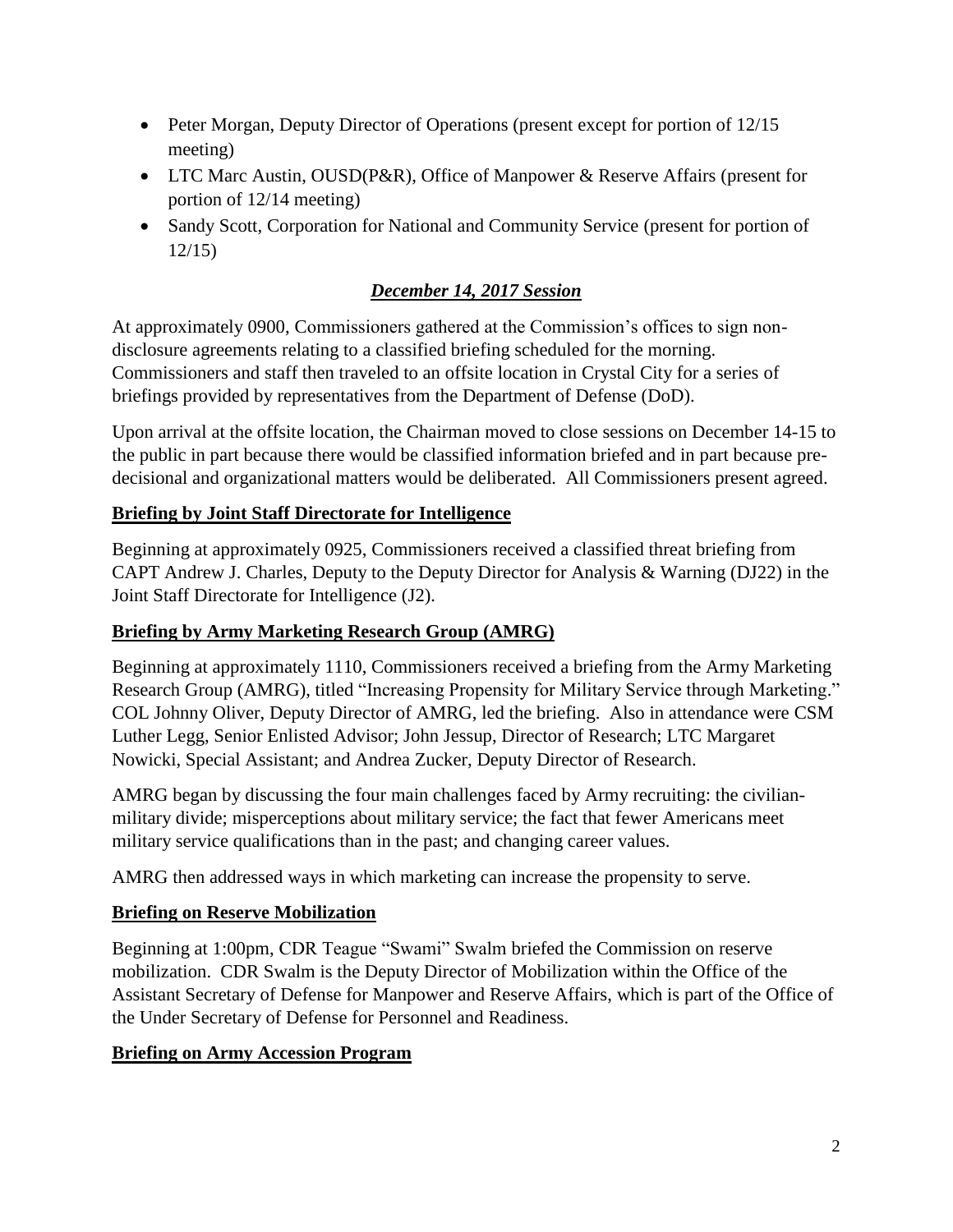Beginning at approximately 1410, the Commission received a briefing on Army recruitment, assessment, and selection processes from Paul Aswell, Chief of the Accessions Division in the Army's Office of the Deputy Chief of Staff for Personnel, G1.

The session ended at approximately 1545. Commissioners and staff returned to the Commission's offices for further discussions.

## **Launch Event Deliberation**

At approximately 1600, the Commission held a discussion about the upcoming Commission rollout event, scheduled for January 18, 2018. Mr. Abernathy began by outlining the objectives of the event. Mr. Brinsfield updated Commissioners on potential venues. Ms. Lowry outlined the preliminary structure for the event. Commissioners and staff then discussed potential panelists and speakers.

The December 14, 2017 session concluded at approximately 1705.

# *December 15, 2017 Session*

The Commission resumed its meeting at approximately 0800 on December 15, 2017. All Commissioners except for Dr. Davidson were present. Staff present included Mr. Abernathy, Mr. Brinsfield, Dr. Rough, Ms. Lowry, and Mr. Lekas. Ms. Rikleen and Mr. Scott joined the meeting during the presentation by Peace Corps.

## **Reflections on Service: Lt Col Becky Lange**

Lt Col Becky Lange (USAF) is an alum of the AmeriCorps program. She was inspired to join AmeriCorps following the State of the Union Address in 1995, during which President Clinton discussed AmeriCorps and the then-new initiative now known as CNCS.

Lt Col Lange joined AmeriCorps and served in the second class of NCC. She was stationed at Lowry AFB in South Dakota and provided security for the Olympic Games in Atlanta, among other projects. She then attended the University of Colorado. She later served as a Fellow for Senator Bill Nelson, and in her military career, worked for a time for Chairman Dempsey on the Joint Staff.

Lt Col Lange remains on active duty. She is a squadron commander in cyber intelligence at Fort Meade, with 240 people in her squadron. She describes her squadron as 90% Millennial.

Lt Col Lange shared her thoughts on service with the Commission. She noted that while many have gone from the military to AmeriCorps, few have gone from AmeriCorps to the military.

Commissioners asked for her views about a universal call for service. Lt Col Lange, stated that based on her experience working closely with Millennials, they do not like to be issued specific things to do. Rather, a message to Millennials might be along the lines of "get involved, but get involved in your own way. Figure out what matters to you, and find a way to do something about it."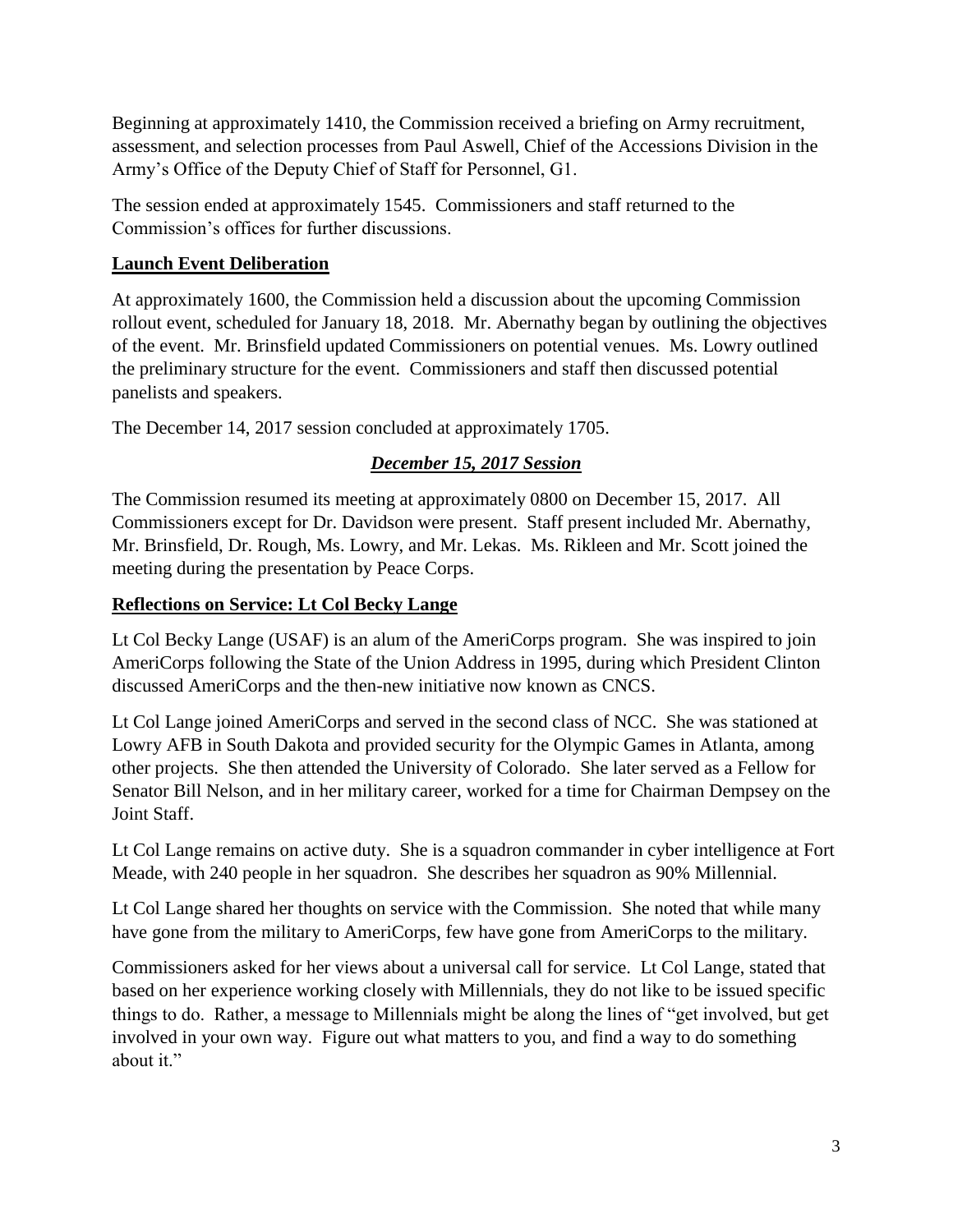Commissioners asked how important monetary incentives were in Lt Col Lange's decision to join AmeriCorps. She said they were absolutely important. She had to pay for college, and had to find out how to do it. She had always volunteered growing up and had a mother who did random acts of kindness. But she does not know if she could have afforded to serve without the financial support provided by the program.

## **Briefing by Service Year Alliance**

The Commission received a briefing by Shirley Sagawa regarding Service Year Alliance (SYA). Ms. Sagawa serves as President and CEO of SYA.

SYA's vision is to make a year of service common among young Americans, and its short-term goal is to grow service opportunities for young Americans to 100,000 per year. Currently, about 65,000 people serve in AmeriCorps, PeaceCorps, and the privately-funded organizations under SYA's umbrella.

SYA's view is that a service year generates a "triple bottom line." First, a service year changes the lives of the young people who provide service. Second, a service year solves problems. Ms. Sagawa noted that this means more than just seeming helpful; it requires addressing problems at scale using evidence-based strategies. Third, a service year develops a diverse group of leaders.

## **Briefing by the Peace Corps**

The Commission received a briefing on the Peace Corps from Sheila Crowley, Director of the Peace Corps.

According to Ms. Crowley, the Peace Corps since its founding has focused on grassroots efforts in places where a local or host government has invited it. The PeaceCorps works in six sectors: education (about 40% of its work); agriculture; community economic development; health; youth in development; and the environment. Further background on the Peace Corps and its history is at slides 2-7.

Since 2010, the Peace Corps has undertaken an effort to modernize its recruiting. In 2010, the Peace Corps received fewer than 10,000 applications, which was an all-time low. Following improved recruiting efforts, applications since 2014 have been steadily over 20,000 per year. One change was to introduce "choice" to Peace Corps applicants. Prior to 2014, the Peace Corps directed recruits to the locations that had the most need. From 2014 to the present, the Peace Corps has allowed applicants to choose where they want to volunteer. About 50% of volunteers choose their destinations, while the remainder agree to go wherever need dictates.

#### **Reflections on Service: Julia Bouchelle**

Ms. Bouchelle served in Peace Corps for three years in Panama. The first two years she served as a Peace Corps volunteer, and she remained for a third year to serve as a volunteer leader.

She identified several factors that led her to service. She attended a Jesuit college where service was a core value. She also had experience representing the country as a soccer player and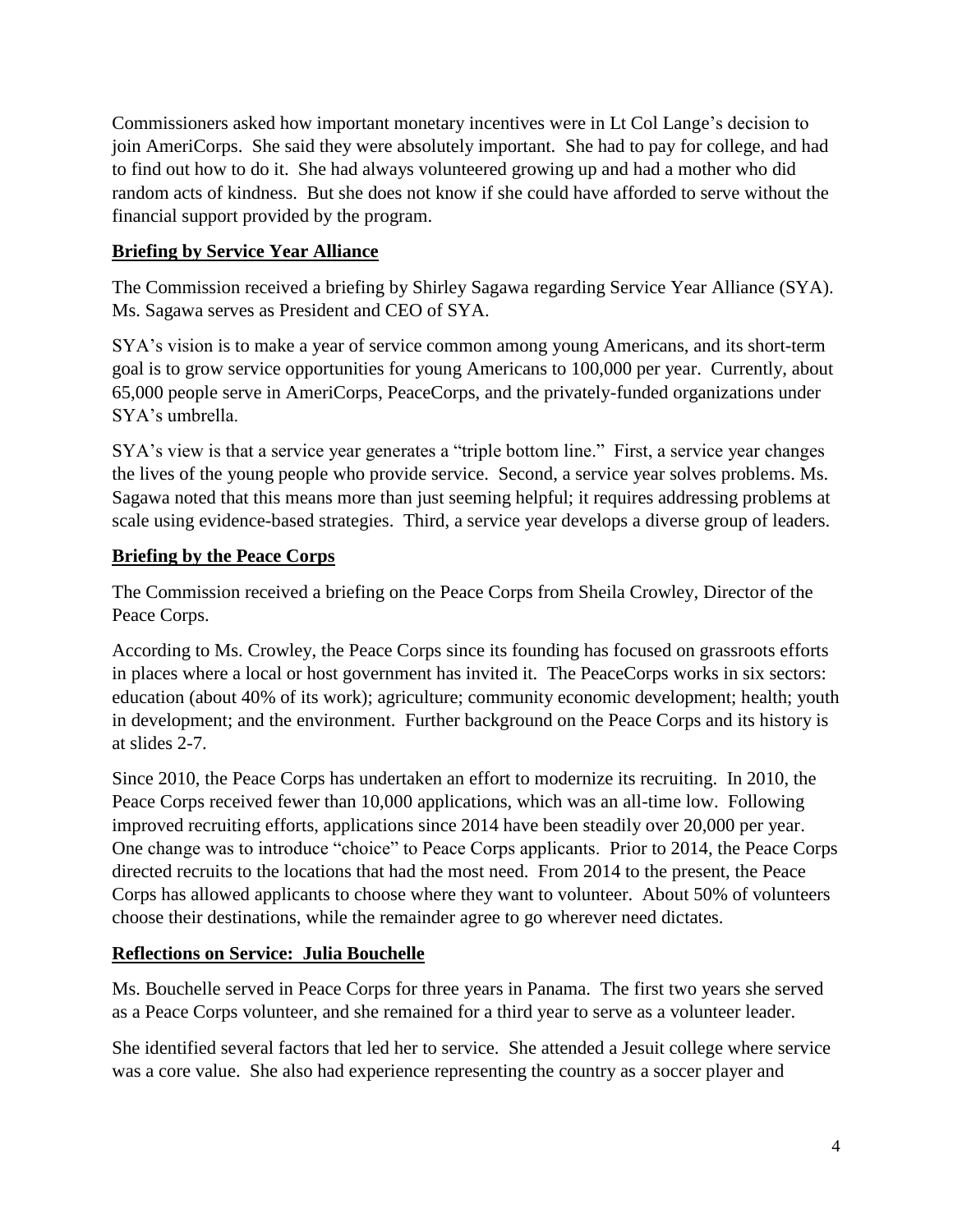wanted to represent the country in a different way. And she had a long-standing interest in giving back to others.

Ms. Bouchelle also explained what attracted her to the Peace Corps. First, it would be a challenge and she could learn about herself. Second, there were professional benefits, including being part of the Peace Corps network, and relief from graduate school student loans. Third, it would present a leadership opportunity. Ultimately it was the leadership opportunity that led Ms. Bouchelle to remain in Panama for a third year. Fourth, it was an opportunity to work abroad, which distinguished Peace Corps from AmeriCorps (which Ms. Bouchelle also considered). Fifth, unlike AmeriCorps, Peace Corps was a two-year commitment, which is something Ms. Bouchelle was looking for.

# **City Year and Voices for National Service**

AnnMaura Connolly, who serves as the Chief Strategy Officer and Executive Vice President of City Year as well as the President of Voices for National Service (VNS), introduced a City Year volunteer, Chris Doyle, to provide the Commission with reflections on his service. Following Mr. Doyle's presentation, she provided briefings on City Year and VNS.

# **Reflections on Service: Chris Doyle**

Chris Doyle is a CityYear volunteer, currently in his second year with City Year. Last year, he served in Wisconsin and this year he is serving in Washington, DC, in the Southeast in Ward 8. Mr. Doyle is 25 years old.

Mr. Doyle began by telling Commissioners a story of a current student of his, Andre. Mr. Doyle's attention to Andre made a meaningful impact on Andre's ability to improve his schoolwork and self-esteem.

Mr. Doyle pursued service to follow in footsteps of his family. He said he always wanted to be a teacher, as were his mother and grandfather. He had been interested in teaching and worked in education since graduating from college. He was led to City Year for a few reasons. A mentor suggested he consider City Year, and it would give him an opportunity to move away from home. At the same time, it would allow him to work with students in education though he felt he was not ready for the responsibility that would come with being a primary teacher (for example, in Teach for America). Incentives were also a factor. He said that after 1700 hours of service, he would qualify for education awards that would enable matching or discounted tuition at universities with which City Year has partnerships.

## **Briefing on City Year**

Ms. Connolly then briefed the Commission on City Year.

City Year was founded 30 years ago. AmeriCorps helped to expand City Year across the country, particularly given the CNCS resource focus on education (about 50%). Currently, there are over 3,000 City Year members in 28 cities at 313 high-need schools. City Year defines a "high need school" as one with a graduation rate less than 50%. City Year is also in three cities in the United Kingdom and in Johannesburg, South Africa. There are now approximately 30,000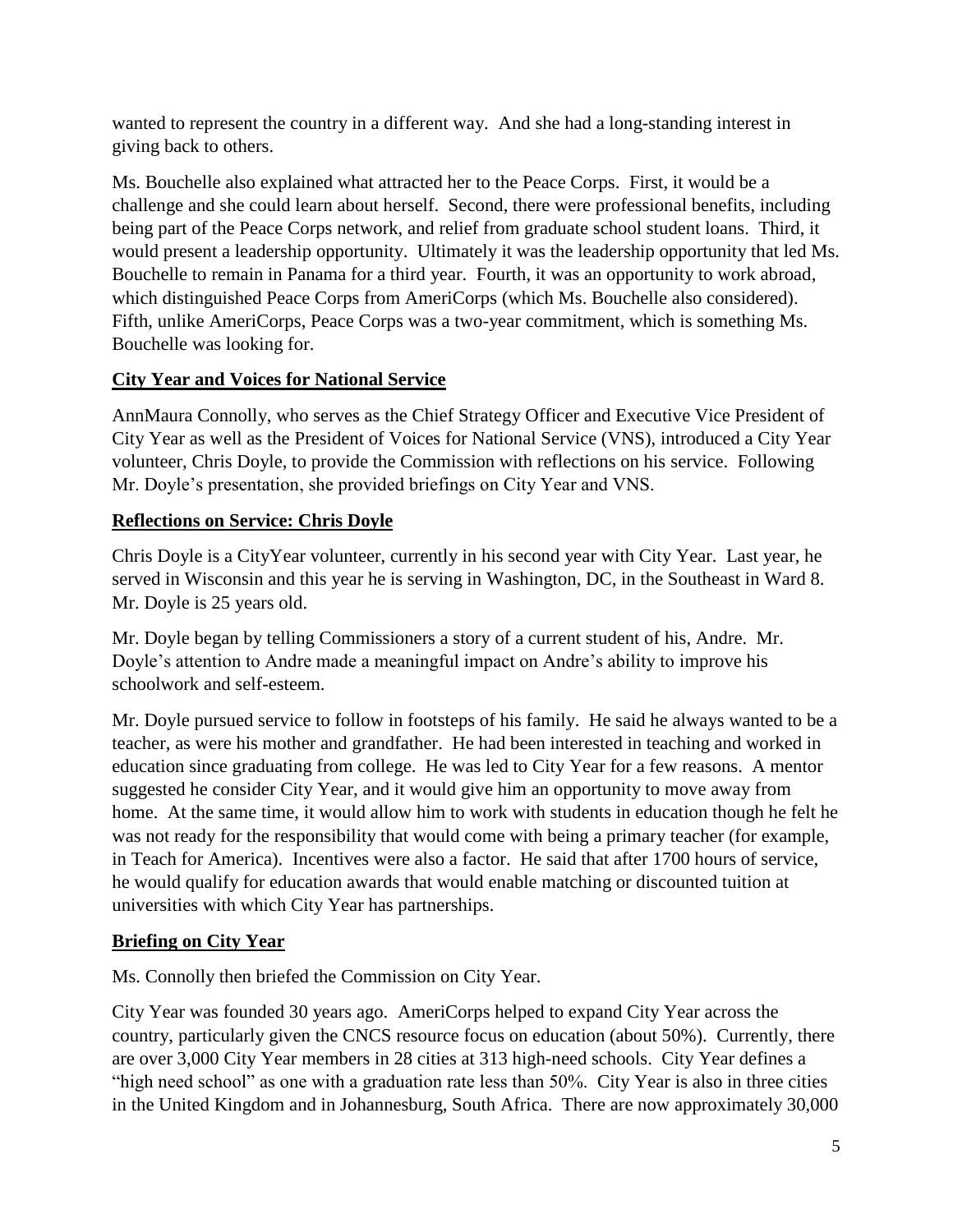City Year alumni. This network has helped to create a pipeline for City Year participants to move into education jobs following their City Year experience.

Those chosen serve a full school year and work full time, living on a stipend. The City Year "special sauce," as Ms. Connolly described it, is the near-peer connection: in other words, the teachers are not so dissimilar in terms of age from the students they are teaching. In this way, they help to show students the future. Ms. Connolly noted that City Year teachers make positive calls to home which is something new for many of the students being taught and goes hand-inhand with the optimistic, can-do spirit and energy that City Year attempts to foster.

Ms. Connolly closed by noting that City Year since its beginnings has always been bipartisan and has always had an interest in advancing policy objectives.

## **Briefing on Voices for National Service**

Ms. Connolly next briefed the Commission on Voices for National Service (VNS), for which she serves as President.

VNS is a steering committee for 27 different service organizations, including City Year. VNS engages in a number of activities, including focus groups and polling; development of national service policy; engaging with the Hill.

## **Briefing on Partnership for Public Service**

Max Stier, President of the Partnership for Public Service (PPS), briefed the Commission on PPS and its goal to improve the federal government. Mr. Khazei, Mr. Brinsfield, and the Operations team were not present for this presentation.

At the start of his presentation, he noted that PPS sponsors the Service to America Awards – known as the "Sammys" – which are intended to honor federal employees and, in the process, improve communication with the federal government work force.

Mr. Stier next provided the Commission with an overview of what's "broken" in the federal government on the civilian side. He then briefed the Commission on opportunities for improvement.

#### **Reflections on Service: Andrew Beccara**

Andrew Beccara served as an intern at PPS. He then interned twice at the Department of State before being hired at State for a full-time job. Mr. Beccara, who held five internships in two years before obtaining employment, illustrates some of the difficulties associated with gaining entry to the federal workforce from the outside.

#### **Commission Deliberations**

The Commission reconvened at 1330 to address various business and administrative matters.

## **Approval of Minutes**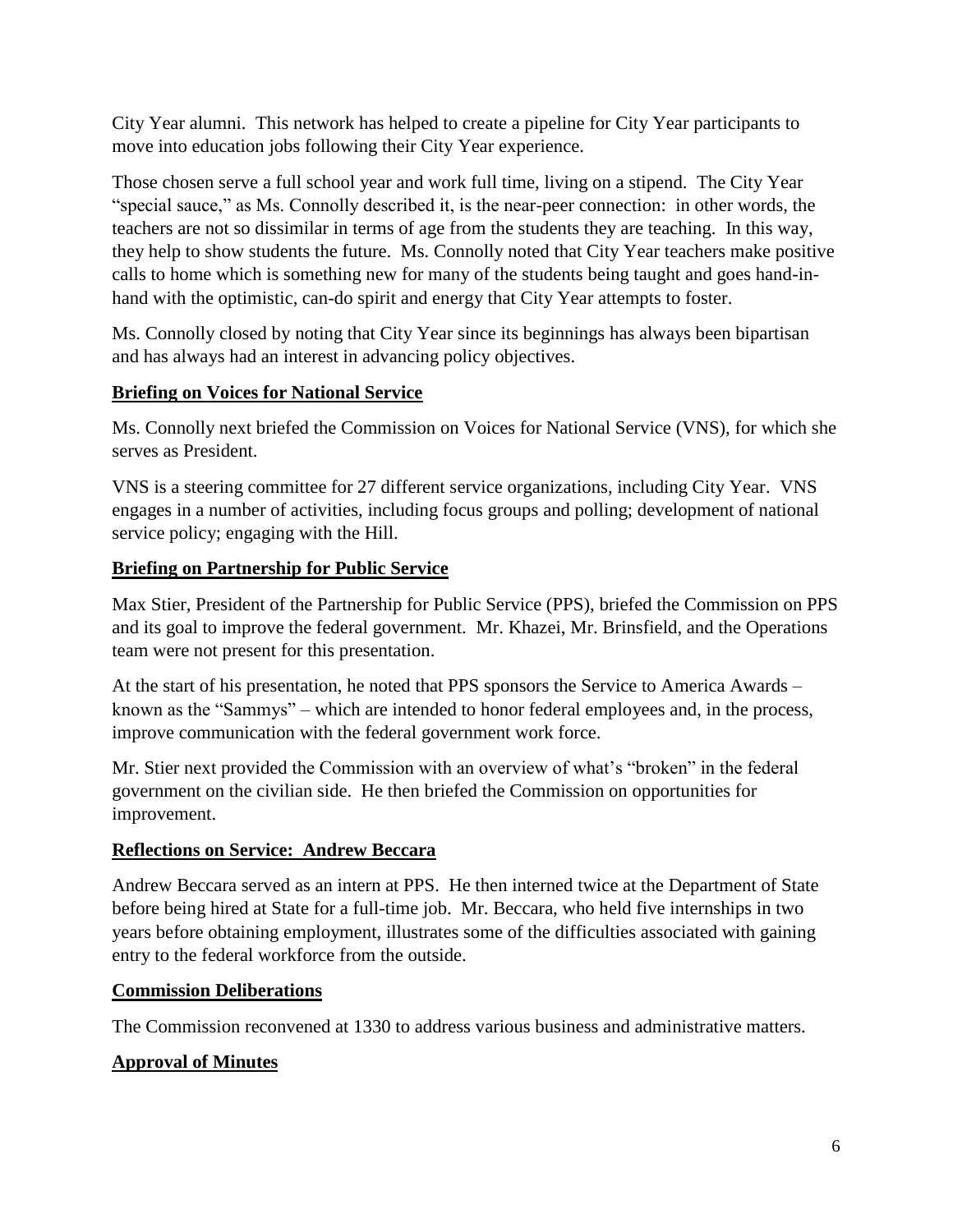The Chairman led a discussion about the proposed minutes for the Commission's November 2017 meeting. Following this discussion, the Commission voted unanimously to approve the November 2017 minutes as amended.

### **December 13 Meeting with Congress**

Chairman Heck reported on a series of meetings held on December 13, 2017, with members and staff from the Senate and House Armed Services Committees.

## **Rollout Event**

Mr. Abernathy and Ms. Lowry led a discussion on the January 18, 2018 rollout event. Commissioners deliberated several aspects of the event.

## **Draft Research Plan**

Dr. Rough led a discussion on the current draft of the Commission research plan. She divided the plan into four phases, and her discussion focused on the first phase, which would cover at least the first half of 2018. Dr. Rough described the goal to visit urban and rural locations around the United States in a variety of locations and with a diversity of audience types.

Commissioners then endorsed the view that the Commission only use figures that Dr. Rough has validated. They also supported the view that the interim report include information about statistics and other issues that may be subject to misperception.

## **Operations Update**

Mr. Brinsfield briefed Commissioners on the status of operations. He discussed the status of securing information technology resources and then addressed the status of the Commission website. Chairman Heck then informed Commissioners that the Commission would be using a .gov web address – [www.inspire2serve.gov](http://www.inspire2serve.gov/) – instead of a .us domain.

Mr. Brinsfield then briefed Commissioners on personnel and human resources, facility issues, financial management, and travel management.

## **Legal & Ethics Update**

Mr. Lekas began by briefing the commissioners on policies adopted by the Commission. He provided an update on other legal and regulatory activities. Mr. Lekas then briefed the Commissioners on the No Fear Act and the Commission's policy on discrimination, retaliation, and other matters covered by the Act. Ms. Rikleen then provided Commissioners with ethics training focused on gifts.

## **Executive Session**

At the conclusion of the above, Commissioners convened an executive session outside the presence of staff. The executive session concluded at approximately 1515.